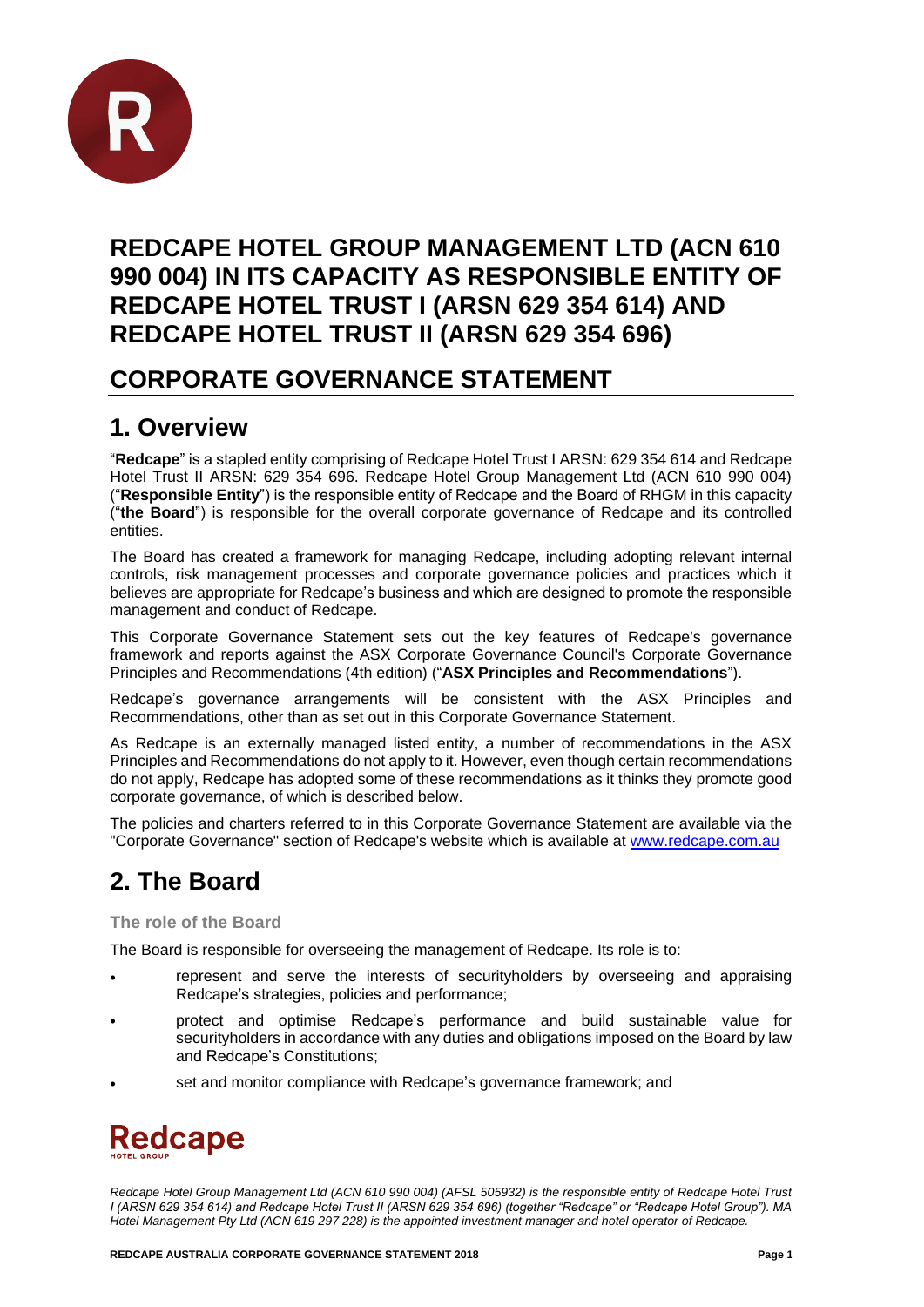• ensure securityholders and other stakeholders are kept informed of Redcape's performance and major developments.

While the Board retains ultimate responsibility for the strategy and performance of Redcape, the dayto-day operations of Redcape is managed by, MA Hotel Management Pty Ltd (**MAHM**) in accordance with the terms of its appointment as investment manager and hotel operator of Redcape. MAHM is a wholly owned subsidiary of MA Financial Group Limited (ASX: MAF)) ("**MA Financial**").

MAHM's Chief Executive Officer (**CEO**) acts as the CEO of Redcape and is a Director on the Board of the Responsible Entity. As manager of Redcape, MAHM and its management team ("**Redcape Management**"), including the CEO, act as the management team of Redcape and have delegated authority to make decisions in relation to the day to day management of Redcape and its assets and operations including appointment of advisors and approval of hotel level business plans and operating budgets.

The diagram below summarises Redcape's governance framework.



The Company Secretary is accountable directly to the Board, through the Chair, on all matters to do with the proper functioning of the Board.

#### **Composition of the Board**

As at the date of this statement, the Board is comprised of five Directors, being three independent Non-executive Directors, and two Executive Directors (including the CEO).

The current membership of the Board is set out in the table below.

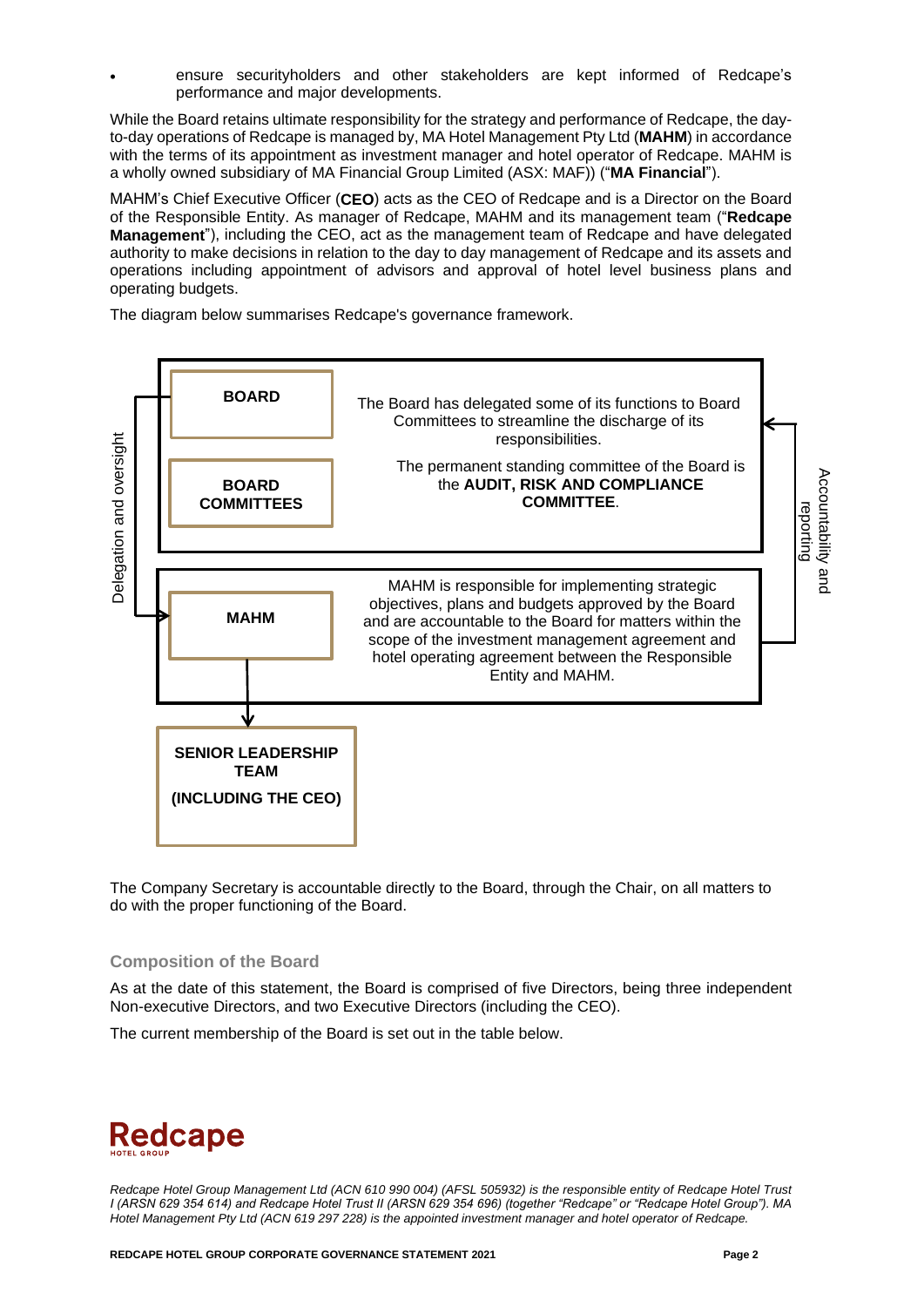| <b>Director</b>    | <b>Position</b>                                            | <b>Appointed</b>  |
|--------------------|------------------------------------------------------------|-------------------|
| Nicholas Collishaw | Chairman and Independent Non-<br><b>Executive Director</b> | 27 September 2018 |
| David Groves       | Independent Non-Executive Director                         | 27 September 2018 |
| Andrew Ireland     | Independent Non-Executive Director                         | 29 October 2018   |
| Daniel Brady       | Non-Executive Director and CEO                             | 29 October 2018   |
| Hugh Thomson       | Non-Executive Director                                     | 26 February 2016  |

Details of the qualifications, experience and expertise of each Director is set out in Redcape's latest Annual Report dated August 2021 and is available on Redcape's website.

#### **Director independence**

The Board considers an independent director to be a Non-Executive Director who is not an employee or director of:

- an entity related to the Responsible Entity (including MA Financial and its subsidiaries);
- any Redcape group entity; or
- any entity appointed as manager of Redcape from time to time (currently this is MAHM),

and who is free of any business or other relationship that could materially interfere with, or could reasonably be perceived to interfere with, the exercise of their unfettered and independent judgement

The Board will consider the materiality of any given relationship on a case-by-case basis. The Board reviews the independence of each Director in light of interests disclosed to the Board from time to time.

The Board considers that Nicholas Collishaw, David Groves and Andrew Ireland are independent. The Board considers that Daniel Brady and Hugh Thomson are not independent as they are employed by entities related to the Responsible Entity in an executive capacity.

The Board is currently comprised of a majority of independent directors. The Board considers that each Board member continues to bring objective and independent judgment to make decisions in the best interests of all securityholders and in accordance with their duties as Directors.

#### **Director selection and succession planning**

As Redcape is an externally managed listed entity, it does not need to follow the recommendations in the ASX Principles and Recommendations which recommend the establishment of a nomination committee. Furthermore, the Board does not consider it appropriate to constitute a nomination committee for the Responsible Entity, given that the Responsible Entity is a subsidiary of MA Financial.

MA Financial is responsible for overseeing the appointment of Directors to the Board of the Responsible Entity. MA Financial will set the composition and membership criteria as well as the guidelines for director selection in consultation with the Board of the Responsible Entity.

The following Board composition and membership criteria have been adopted for the Board of the Responsible Entity:

- the Board is to comprise a minimum of three and a maximum of ten directors;
- directors nominated for appointment require approval by MA Financial;
- a majority of the directors must be independent;
- the Board is to comprise directors with an appropriate range of qualifications and expertise;
- the Chairman of the Board will be appointed by MA Financial; and

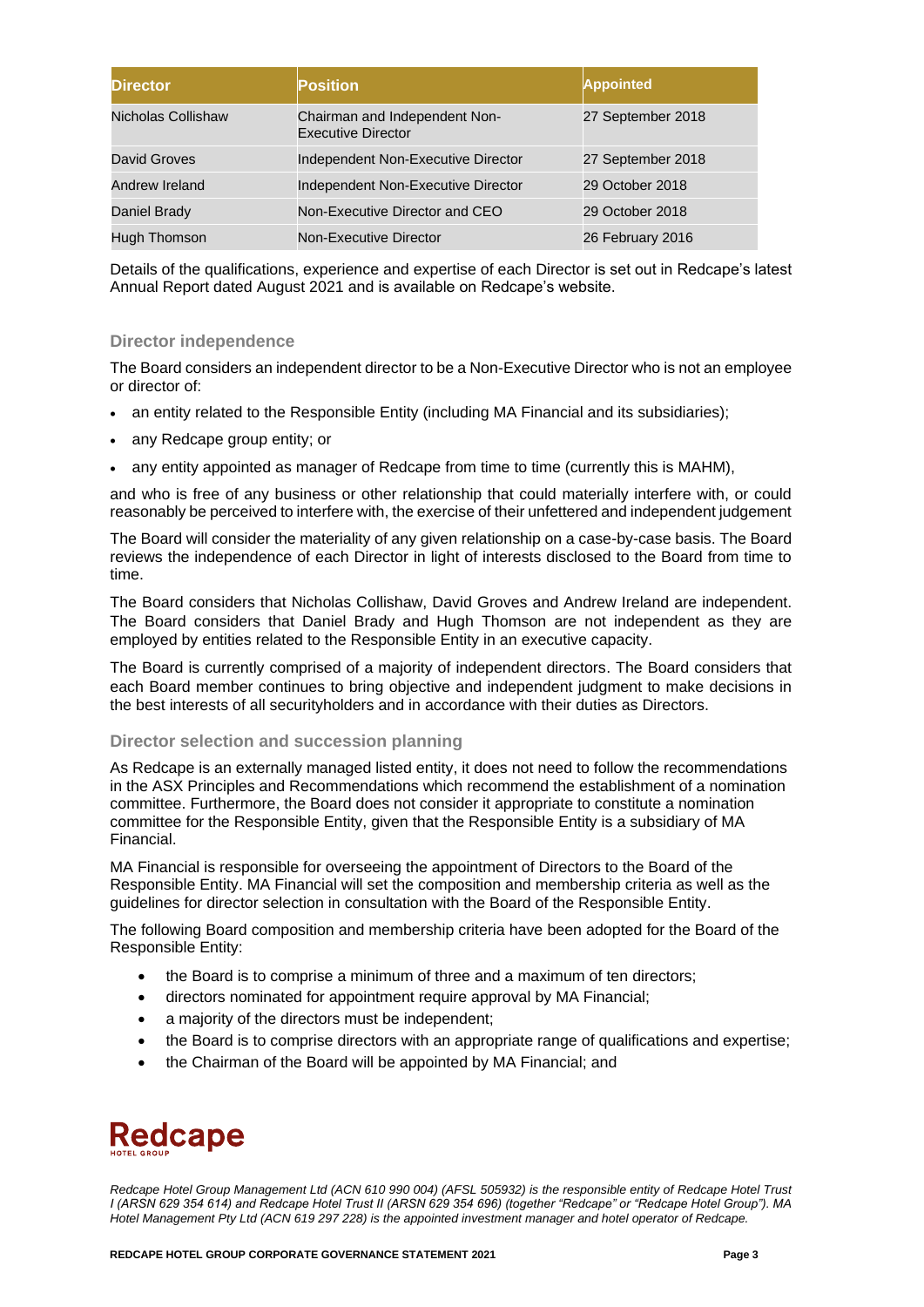• directors will be required to submit for re-appointment by MA Financial every three years. Any securityholder feedback or recommendations on director re-appointment are not binding on the Responsible Entity or MA Financial, but any such feedback is a matter to which MA Financial will have regard in considering the continuation of a director appointment.

In addition, the following guidelines apply to director selection and nomination to the Board:

- integrity;
- particular expertise (sector and functional) and the degree to which they complement the skill set of the existing Board members;
- reputation and standing in the market; and
- in the case of prospective independent directors, actual and perceived independence from MA Finacnial.

The present size of the Board will be reviewed to ensure that it remains appropriate for the nature of Redcape's business and strategy in the year ahead.

#### **Mix of skills and diversity on the Board**

The following table sets out the skills, experience and diversity of the five members of the Board. The Board believes that its membership should comprise directors with an appropriate mix and diversity of skills, professional experience, tenure and personal background.

| <b>Skills and</b><br>experience                               | <b>Explanation</b>                                                                                                                                                                                                | No. of<br><b>Directors (out</b><br>of 5) |
|---------------------------------------------------------------|-------------------------------------------------------------------------------------------------------------------------------------------------------------------------------------------------------------------|------------------------------------------|
| <b>Business</b><br>development and<br>strategy                | Senior executive experience developing and<br>directing the strategy of an organisation to assist with<br>the Board's review of strategy                                                                          | 5                                        |
| Management and<br>leadership                                  | Experience in leading and managing diverse<br>businesses and high performing teams of people to<br>assist in attracting and retaining high performance<br>executives                                              | 5                                        |
| Financial acumen                                              | Financial literacy assists in the understanding of<br>financial reporting and capital management<br>strategies                                                                                                    | 5                                        |
| <b>Financial services</b><br>industry experience              | Experience in a senior position within financial<br>services assists in understanding and reviewing the<br>Company's businesses and strategy                                                                      | $\overline{4}$                           |
| Investment banking/<br>financial markets/<br>funds management | Experience in a senior position within these sectors<br>assists in understanding and reviewing the<br>Company's businesses and growth strategy                                                                    | 3                                        |
| Corporate<br>Governance<br>including risk<br>management       | Experience in developing strategy, policies and<br>frameworks to support sound corporate governance<br>including identifying and monitoring material risks in<br>a complex organisation                           | 5                                        |
| Accounting and law                                            | Accounting and legal qualifications and/or<br>experience provide the Board with financial and legal<br>& compliance expertise in overseeing the integrity of<br>the financial reporting and meeting the Company's | $\overline{2}$                           |

# **Redcape**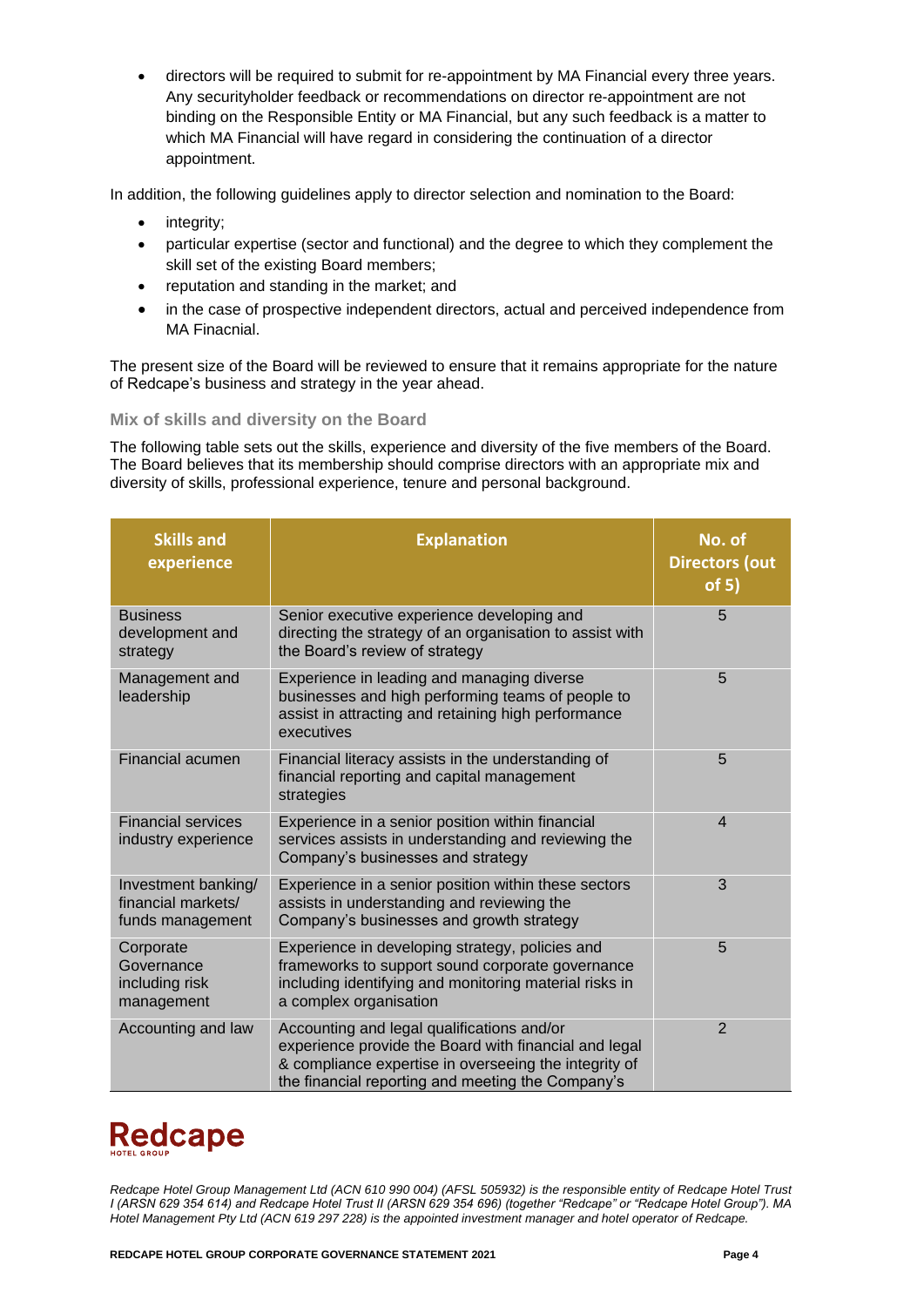| <b>Skills and</b><br>experience | <b>Explanation</b>                                        | No. of<br><b>Directors (out</b><br>of 5) |
|---------------------------------|-----------------------------------------------------------|------------------------------------------|
|                                 | legal and compliance requirements in regulated<br>markets |                                          |

#### **Appointment agreements**

Each non-executive Director appointed to the Board will be required to enter into a formal agreement which sets out the key terms and conditions of their appointment including the term, time commitment, remuneration, requirement to comply with directors' duties as well as the Board's policies in place from time to time.

#### **Induction and ongoing professional development opportunities**

All new Directors participate in an induction process. The induction process includes meetings with key executives and Redcape Management, the provision of key materials relating to Redcape including business descriptions, strategic plans, financial forecasts and core corporate governance policies, and meetings with other executive and non-executive Directors**.** The Board also offers appropriate professional development opportunities for Directors to ensure that they are kept up to date with developments in the industry. Redcape Management also briefs the Board on relevant industry, regulatory and legal developments. Additionally, Redcape Management will provide each director with a copy of all material market announcements promptly after they have been made.

### **3. Board Committees**

The Board from time to time establishes committees to streamline the discharge of its responsibilities.

The Board has established a permanent standing Audit, Risk & Compliance Committee. The Committee has a formal charter which sets out matters relevant to its composition, responsibilities and administration which is available on Redcape's website.

**Audit, Risk and Compliance Committee**

The table below sets out the composition and key responsibilities of the Audit, Risk and Compliance Committee.

| <b>Composition</b>                        | <b>Members</b>                        | <b>Responsibilities</b>                                                                                                                                                  |
|-------------------------------------------|---------------------------------------|--------------------------------------------------------------------------------------------------------------------------------------------------------------------------|
| The Committee<br>must consist of:<br>an   | <b>Nicholas</b><br>Collishaw<br>David | The Committee's key responsibilities and functions are to:<br>oversee the Company's relationship with the external<br>auditor and the external audit function generally; |
| independent<br>Chair                      | Groves<br>(Chair)                     | oversee the preparation of the financial statements<br>and reports;                                                                                                      |
| a minimum of<br>3 members of<br>the Board | Andrew<br>Ireland                     | oversee the Company's financial controls and<br>systems; and                                                                                                             |
|                                           |                                       | manage the process of identification and management<br>of risk.                                                                                                          |

Non-Committee members, including other Directors, members of Redcape Management and the external auditor, may attend meetings of the Committee by invitation of the Committee Chair. The

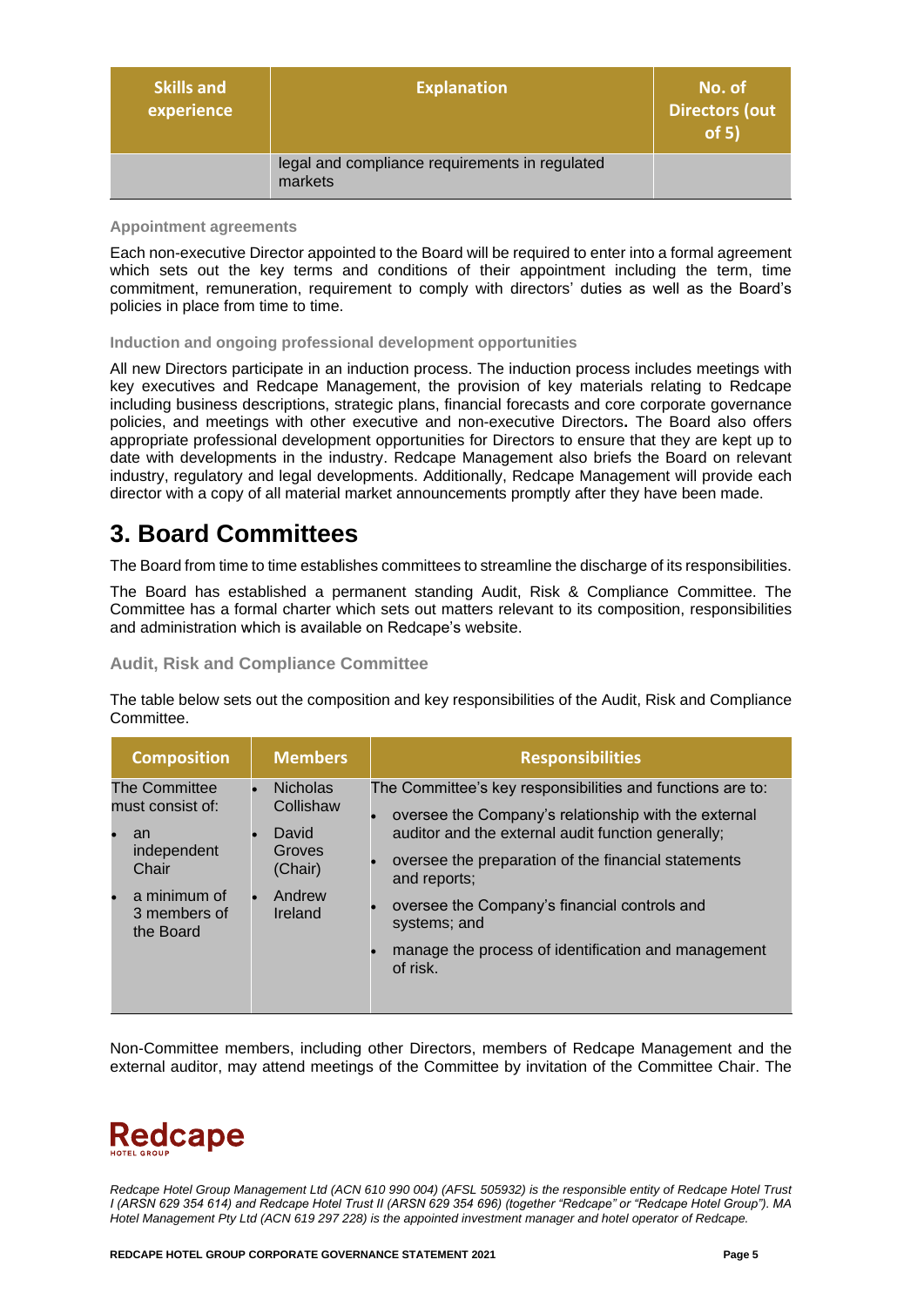Committee has rights of access to Redcape Management and auditors without management present, and rights to seek explanations and additional information from both management and auditors.

Individual attendance of Committee Members at Committee Meetings for the year ending 30 June 2021 is disclosed in Redcape's Annual Report.

**Responsibilities in relation to the external audit**

The Audit, Risk and Compliance Committee provides a link between the Company's external auditor, the Board and Redcape Management. It also has the responsibility (subject to Corporations Act requirements) for the appointment, terms of engagement and compensation for the external auditor. The Committee will also evaluate the effectiveness of the annual audit and the independence of the external auditor.

The Committee's role in relation to the internal audit function is discussed on page 7 of this Corporate Governance Statement.

### **4. Performance evaluation**

**Board performance evaluation process** 

MA Financial Australia has established the following performance evaluation processes for the Board, Committees and individual Directors of the Responsible Entity:

- on an annual basis, Directors will provide feedback to MA Financial in relation to the performance of the Board, its Committees and individual Directors;
- each Committee will provide feedback to MA Financial in terms of a review of its own performance;
- feedback will be collated by MA Financial, and discussed with the Board as appropriate, with consideration being given as to whether any steps should be taken to improve performance of the Board or its Committees;
- the CEO will also provide feedback from Redcape Management to MA Financial in connection with any issues that may be relevant in the context of the Board performance review.

Performance evaluations will take place annually in accordance with the processes described above.

#### **Senior executive performance evaluation process**

MAHM is the appointed investment manager and hotel operator of Redcape. The Board will monitor MAHM's performance in accordance with the terms of the Investment Management Agreement and Hotel Operating Agreement between Redcape and MAHM.

The performance of senior executives all of whom are employees of MAHM (being Redcape Management) is assessed on an annual basis by MA Financial in accordance with MA Financial's policies and processes. The Board of the Responsible Entity will provide feedback to MA Financial on the performance of Redcape Management to assist with MA Financial's evaluation process.

### **5. Remuneration**

#### **Remuneration committee**

As Redcape is an externally managed listed entity, it does not need to follow the recommendation in the ASX Principles and Recommendations which recommend the establishment of a remuneration committee. Furthermore, the Board does not consider it appropriate to constitute a remuneration committee as Redcape does not itself employ any senior executives and is not responsible for the remuneration of the Directors.

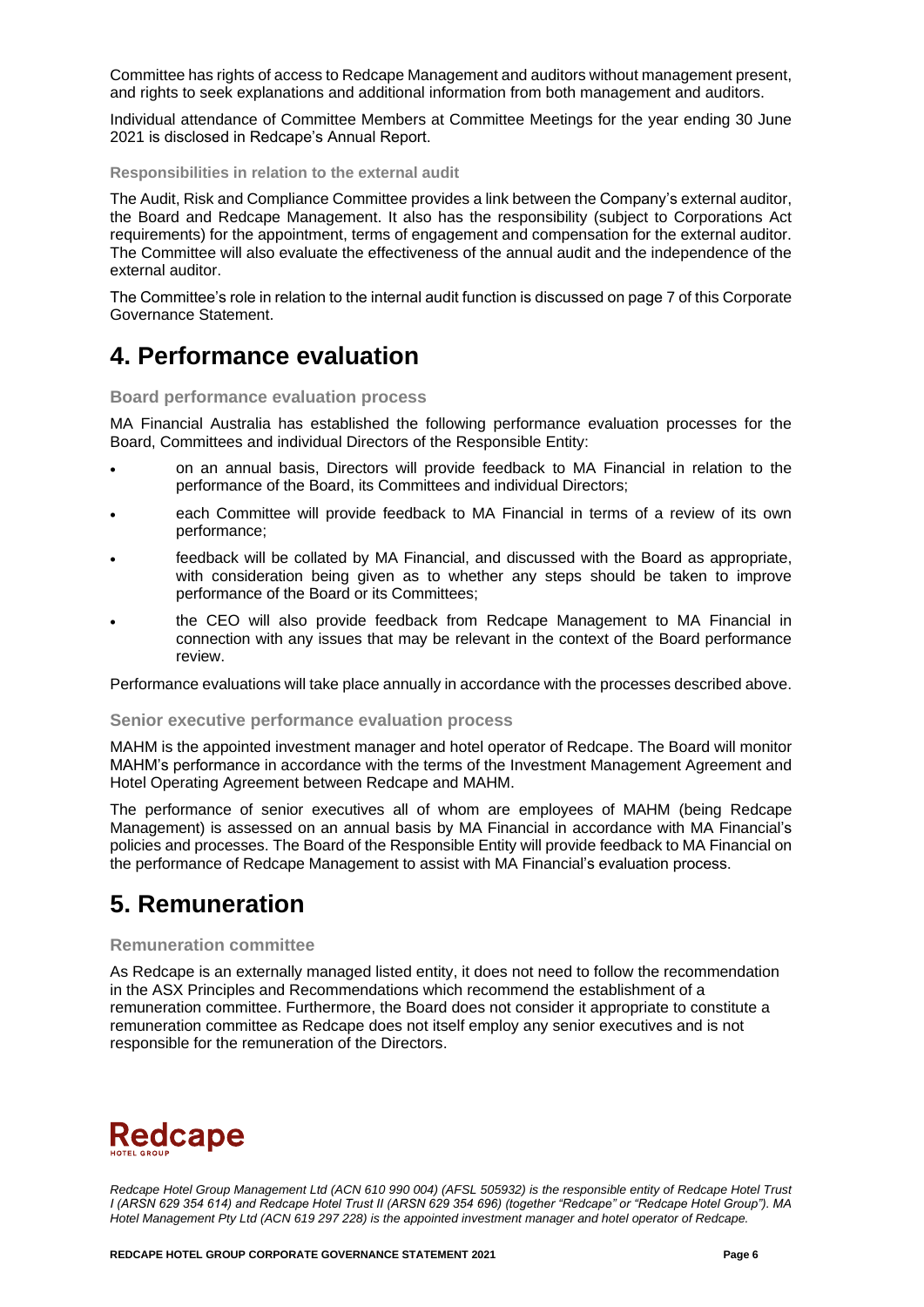Fees payable to MAHM as the appointed investment manager and hotel operator of Redcape are summarised on the Redcape Website. Redcape is undertaking a review of its website and will set out the fees payable to MAHM on a separate page of the "Governance" section of its website.

The Responsible Entity is a subsidiary of MA Financial, and as Redcape will be managed externally by MA Financial , the appointment and remuneration of the Directors of the Responsible Entity and Redcape Management is the responsibility of MA Financial. Accordingly, the ASX Principles and Recommendations relating to remuneration are not relevant to Redcape.

Redcape has adopted two equity based incentive plans for the benefit of its employees (all of whom are hotel venue staff). The terms of these plans are available on the Redcape Website The terms of Redcape's Rights Plan and the Employee Plan provide that participants must not enter into any transactions to hedge their economic exposure to Redcape securities received under the Rights Plan and/or the Employee Plan.

### **6. Risk framework**

#### **Risk identification and management**

The Audit, Risk & Compliance Committee assists the Board with regard to oversight of Redcape's risk management practices by reviewing and reporting to the Board that the Committee has, at least annually, reviewed Redcape's risk management framework to satisfy itself that it continues to be sound and effectively identifies all areas of potential risk.

In line with the ASX Principles and Recommendations, Redcape's risk management framework will be reviewed annually.

The Board seeks to take and manage risk in ways that will generate and protect securityholder value and recognises that the management of risk is a continual process and an integral part of the management and corporate governance of the business.

The Board acknowledges that its reputation is of great importance and it has an obligation to all stakeholders, including Redcape securityholders, customers, employees, contractors and the wider community and that the efficient and effective management of risk is critical to Redcape meeting these obligations and achieving its strategic objectives.

#### **Internal audit**

Redcape does not currently have an internal audit function. Instead, Redcape Management, working with external advisors as appropriate, oversees the adequacy and effectiveness of the Company's systems of risk management, internal control and governance, and provides recommendations to improve the efficiency and effectiveness of these systems and processes.

In addition, the Audit Risk & Compliance Committee monitors and reports to the Board that:

- adequate policies and processes have been designed and implemented to manage identified risks; and
- proper remedial action is undertaken to redress areas of weakness.

#### **Business and sustainability risks**

The Board and Redcape Management are committed to building a sustainable business that appropriately manages economic, environmental and social sustainability risks. Redcape's Management with the assistance of the Audit Risk & Compliance Committee, identifies and manages these risks in accordance with Redcape's overall risk management policies and framework.

The Audit, Risk & Compliance Committee has identified the following key economic, environmental and social sustainability risks and will update the Board, at least annually, on the management of these sustainability risks:

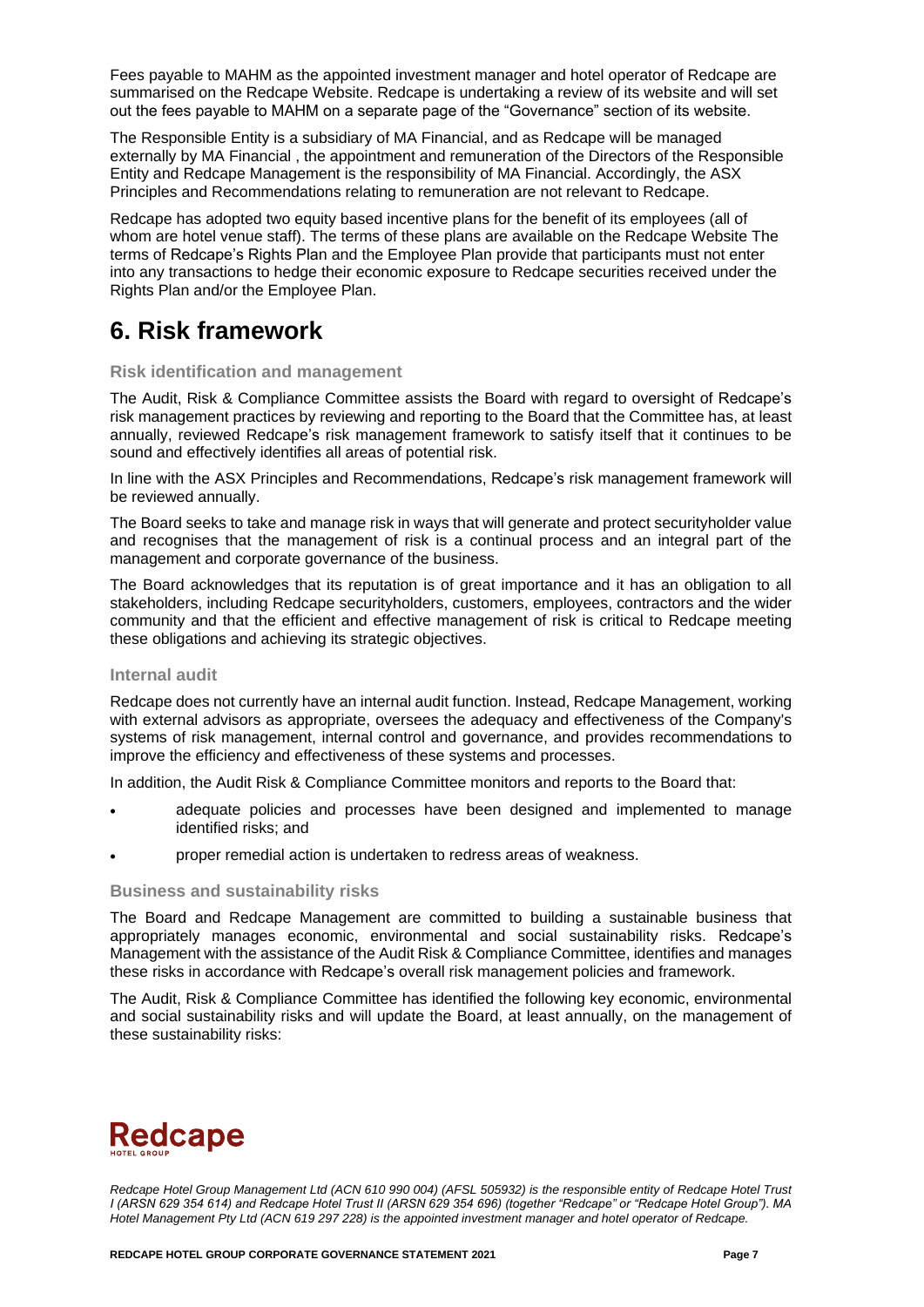| <b>Type of risk</b>                                     | <b>Category of risk</b> | <b>Managed through</b>                                                                                                            |
|---------------------------------------------------------|-------------------------|-----------------------------------------------------------------------------------------------------------------------------------|
| Unfavourable economic<br>impacts (globally and locally) | Economic                | Senior executive monitoring<br>and reporting<br>Disciplined capital<br>management                                                 |
| Investment management and<br>acquisitions               | Economic                | Robust due diligence<br>Budgeting and forecasting<br>management<br>Regular monitoring and<br>reporting from Redcape<br>Management |
| <b>Regulatory risk</b>                                  | Economic/Social         | Code of Conduct<br>Risk management<br>framework<br>Compliance policies                                                            |
| <b>Reputational risk</b>                                | Social/Economic         | Code of Conduct<br>Risk management<br>framework<br>Compliance policies                                                            |
| People - attraction and<br>retention of talent          | Social                  | Diversity and Inclusion<br>Policy<br>Redcape employee<br>incentive plans<br>Code of Conduct                                       |

Given the nature and size of Redcape's business and operations, it does not have any material environmental sustainability risks.

#### **Financial statements declarations**

The CEO and CFO of Redcape will provide a written certificate to the Board in respect of Redcape's half year and full year statutory accounts that:

- in their opinion, the financial records of Redcape have been properly maintained and the statutory accounts comply with the relevant accounting standards and other mandatory reporting requirements and give a true and fair view of the financial position and performance of Redcape; and
- their opinion has been formed on the basis of a sound system of risk management and internal control which is operating effectively.

### **7. Governance policies**

#### **Diversity and Inclusion Policy**

The Board believes that diversity is an important component of Redcape's ability to attract, retain, motivate and develop the best talent, create an engaged workforce, deliver the highest quality service to its customers, and continue to grow the business profitably.

The Board has adopted a Diversity and Inclusion Policy which sets out its commitment to increasing workplace diversity across all levels of Redcape. The Diversity Policy applies to all Redcape employees. Redcape Management all of whom are employees of MAHM, are subject to the diversity policy of MA Financial as amended from time to time.

# **Redcape**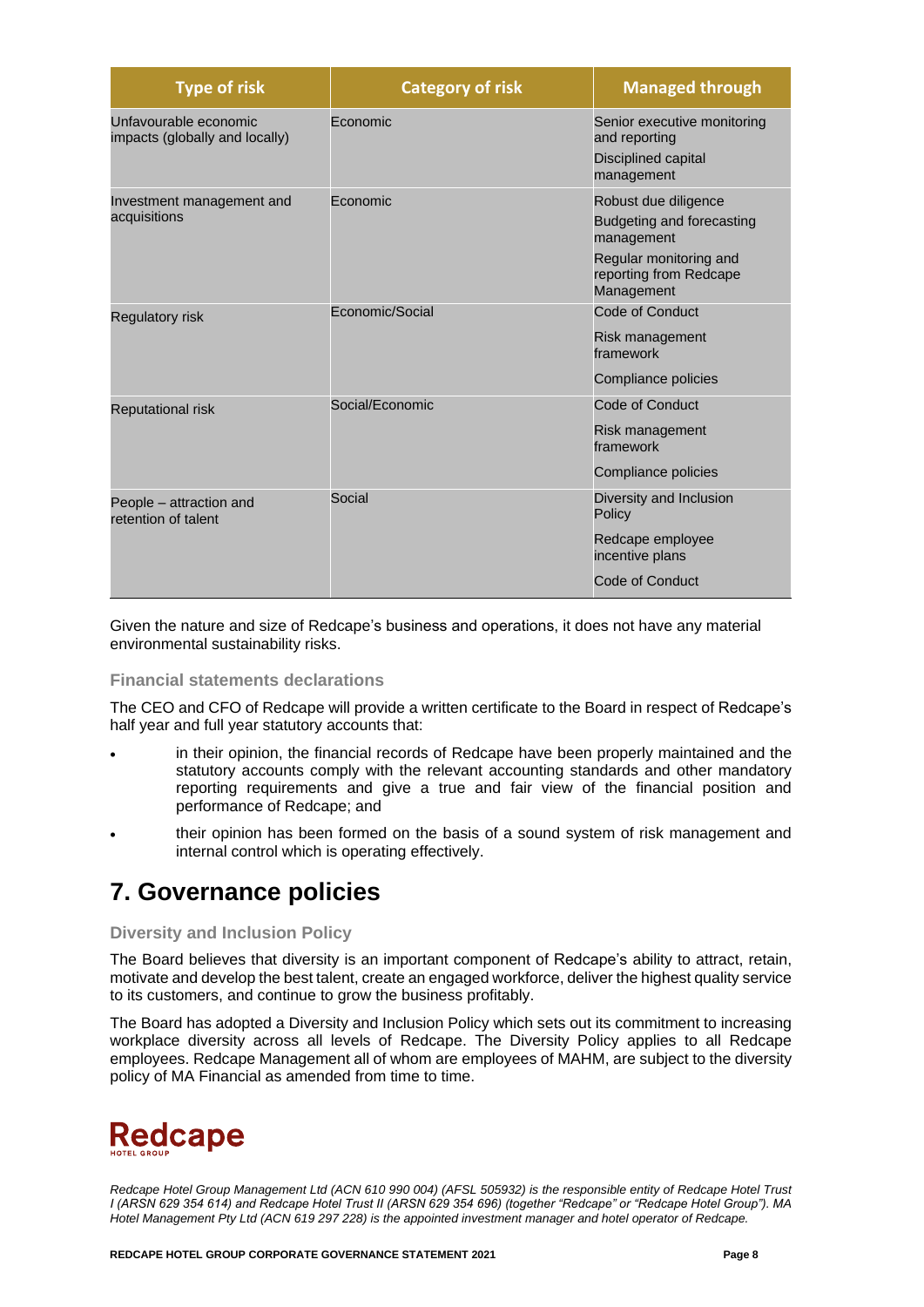Under the Diversity Policy, Redcape will aim to achieve greater diversity by setting objectives at all management and leadership levels, broadening the field of potential candidates for positions and promoting the benefits of workplace diversity to all its employees.

#### *Measurable objectives*

The Board is committed to the maintenance and promotion of workplace diversity to ensure a discrimination-free workplace. Encouraging diversity drive's better idea generation and enhances Redcape's ability to attract, retain and develop the best talent. The Board's vision for diversity incorporates a number of different factors, including gender, ethnicity, disability, age, and educational experience. Redcape's Diversity Policy can be accessed at on its website.

The representation of women employed by Redcape continues to be higher than men in total, however women are proportionally less in Redcape Management, defined as the Venue Manager role, the most senior role in a Redcape Venue.

The Board has committed to increase the proportion of women in Redcape Management as part of a longer-term strategy that includes both recruitment and development.

The components of the strategy are:

- To ensure active efforts are made in all Venue Manager recruitment activities to:
	- o Seek out and include high quality external women candidates; and
	- o To encourage high quality internal women candidates from our pool of Assistant Managers to apply for role;
- Provide development opportunities for our current Venue Managers, and in particular our women Venue Managers to increase their retention and commitment to Redcape; and
- To actively develop a pipeline of future Venue Managers that will support the growth in venues and the representation of women in Redcape Management.; and
- To actively promote positive outcomes for women in the gaming, hospitality and gaming related industries and in support of this Redcape has actively partnered with the non-profit Women in Gaming & Hospitality Australasia.

The Board in considering its composition and the principles outlined in Redcape's Diversity Policy, will seek to appoint a female Director to the Board in the year ahead.

#### *Gender diversity data*

The gender diversity data of the Board and Redcape Management are set out as follows:

| Level/Role                      | <b>Men</b> | <b>Women</b> |
|---------------------------------|------------|--------------|
| <b>Responsible Entity Board</b> | 100%       | 0%           |
| Redcape Management*             | 81%        | 19%          |

**\***Redcape Management in the table means Venue Managers, the most senior role at a Redcape Venue.

At the venue level the future pipeline for Venue Managers remains strong with women having a representation of 49% at the Assistant Manager level.

#### **Values and Code of Conduct**

The Board is committed to a high level of integrity and ethical standards in all business practices. The Board has endorsed and adopted Redcape's Code of Conduct which addresses matters relevant to Redcape's legal and ethical obligations and standards it expects from its Directors, officers and